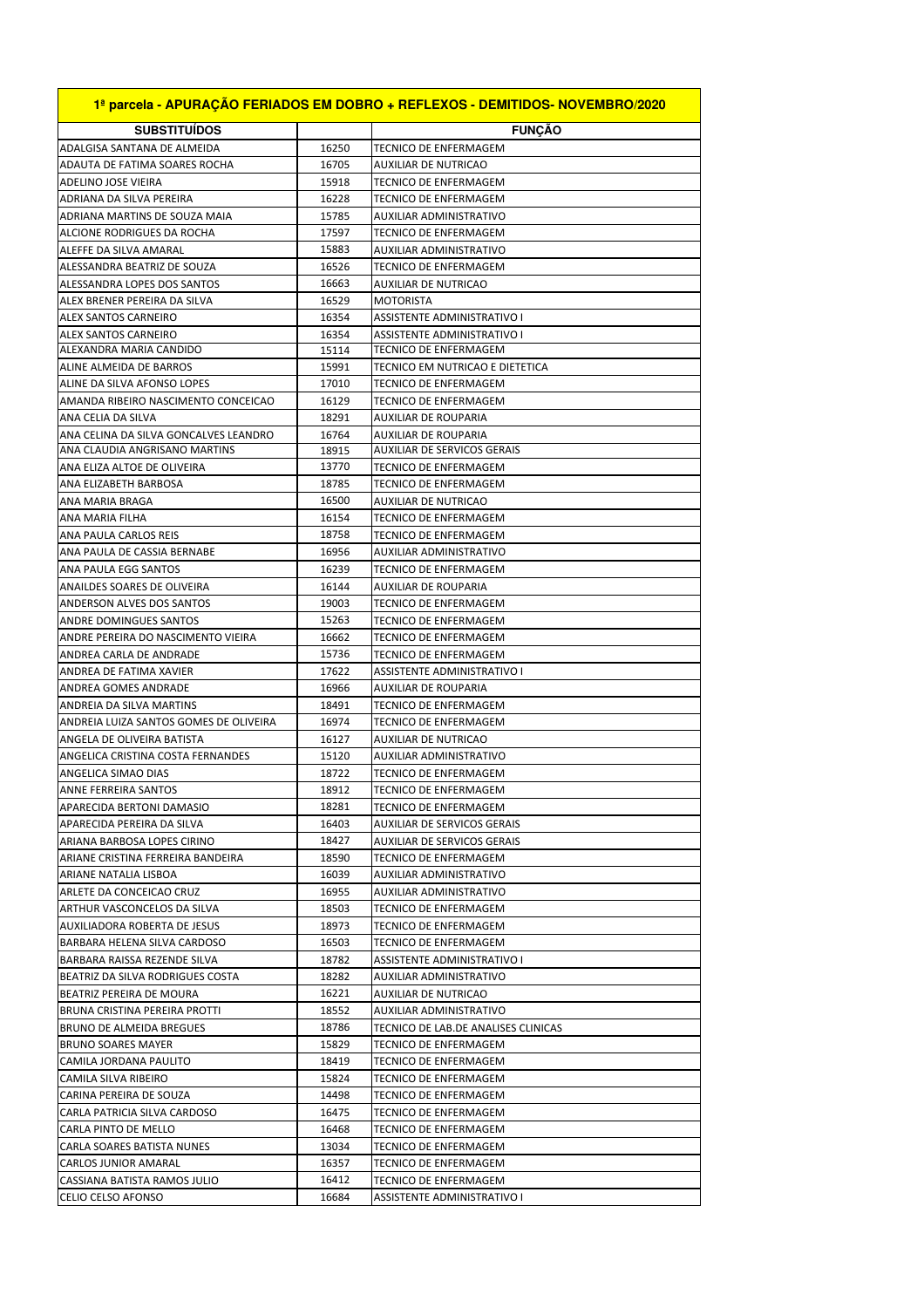| CINTIA CRISTINA DE ALMEIDA                                  | 15985         | TECNICO DE ENFERMAGEM                               |
|-------------------------------------------------------------|---------------|-----------------------------------------------------|
| <b>CINTIA DE SOUZA</b>                                      | 14260         | <b>ASSISTENTE ADMINISTRATIVO I</b>                  |
| CINTIA DO ROSARIO DA SILVA                                  | 16000         | AUXILIAR DE NUTRICAO                                |
| <b>CINTIA SOARES FONSECA</b>                                | 16726         | AUXILIAR ADMINISTRATIVO                             |
| CLAUDIA MARIA GOMES DA SILVA                                | 15699         | AUXILIAR DE NUTRICAO                                |
| <b>CLAUDINEI PEREIRA DOS SANTOS</b>                         | 18498         | COZINHEIRO                                          |
| <b>CLEBER MARTINS LOURENCO</b>                              | 16494         | TECNICO DE ENFERMAGEM                               |
| CLEIDE DE SOUZA COSTA                                       | 18935         | TECNICO DE ENFERMAGEM                               |
| CLEISA MARIA DA SILVA                                       | 15764         | ASSISTENTE ADMINISTRATIVO I                         |
| <b>CLEONICE MARIA RODRIGUES</b>                             | 16427         | ASSISTENTE ADMINISTRATIVO I                         |
| CLEUSA ENI GOMES CAETANO                                    | 15852         | TECNICO DE ENFERMAGEM                               |
| CLEUZA DO NASCIMENTO DE MACEDO                              | 16613         | TECNICO DE ENFERMAGEM                               |
| CRISTIANA DE ALMEIDA                                        | 15387         | <b>TECNICO DE ENFERMAGEM</b>                        |
| CRISTIANE APARECIDA DA SILVA RIBEIRO                        | 15860         | TECNICO DE ENFERMAGEM                               |
| CRISTIANE GOMES DA SILVA DE OLIVEIRA                        | 17833         | TECNICO DE ENFERMAGEM                               |
| CRISTIANE MARIA DA SILVA                                    | 15715         | AUXILIAR DE FARMACIA                                |
| CRISTIANO MARTINS DACAZA                                    | 18988         | ASSISTENTE ADMINISTRATIVO I                         |
| CRISTINO ALMEIDA DE OLIVEIRA                                | 16252         | AUXILIAR DE NUTRICAO                                |
| CYNTHIA PATRICIA MENDES RAMOS                               | 15645         | AUXILIAR DE NUTRICAO                                |
| DAIANA DAYSE DE SOUZA                                       | 16205         | TECNICO DE ENFERMAGEM                               |
| DALVA BARBOSA VIANA                                         | 18963         | MENSAGEIRO                                          |
| DANIEL FELIPE CAMPOS DE SOUZA                               | 12240         | ASSISTENTE ADMINISTRATIVO I                         |
| DANIELA CORRADI BRUNO                                       | 15610         | AUXILIAR DE FARMACIA                                |
| DANIELI COELHO BARBOSA                                      | 15494         | RECEPCIONISTA                                       |
| DANIELLY FROIS FREITAS                                      | 13162         | ASSISTENTE ADMINISTRATIVO I                         |
| DANILO HARLEM SALUSTIANO BRUMANA                            | 17021         | TECNICO DE ENFERMAGEM                               |
| DANUBIA CECILIA HONORIO DA SILVA                            | 18130         | ASSISTENTE ADMINISTRATIVO I                         |
| DAYANA APARECIDA MIRANDA CHAVES                             | 16247         | TECNICO DE ENFERMAGEM                               |
| DAYANE CRISTINA SOARES DOS REIS COSTA                       | 15723         | AUXILIAR DE NUTRICAO                                |
| DEBORA RIBEIRO FRANCISCO                                    | 16793         | TECNICO DE ENFERMAGEM                               |
| DEISIANE APARECIDA FERNANDES                                | 16832         | AUXILIAR DE NUTRICAO                                |
| DENISE APARECIDA DO NASCIMENTO                              | 15738         | TECNICO DE ENFERMAGEM                               |
| DENISE TEIXEIRA DE ANDRADE                                  | 16516         | TECNICO DE ENFERMAGEM                               |
| DENIVAL ANTONIO DE JESUS                                    | 16178         | COZINHEIRO                                          |
| DERCY BARBOSA DIAS                                          | 16057         | TECNICO DE PATOLOGIA                                |
| DIANA BESSA LEITE                                           | 16481         | TECNICO DE ENFERMAGEM                               |
| DIOGO CHRISTOPHER DA SILVA E OLIVEIRA                       | 18486         | AUXILIAR ADMINISTRATIVO                             |
| DOUGLAS MARTINS DOS SANTOS                                  | 16852         | TECNICO DE ENFERMAGEM                               |
| DULCINEA FERNANDES DA SILVA                                 | 18794         | AUXILIAR DE SERVICOS GERAIS                         |
| EDER JORGE MOREIRA DAMASCENO                                | 15420         | TECNICO DE ENFERMAGEM                               |
| EDIANE SILVA DE OLIVEIRA                                    | 18770         | TECNICO DE ENFERMAGEM                               |
| EDILAINE CORREA LIMA                                        | 16268         |                                                     |
| EDINELZA DA CRUZ MIRANDA                                    | 15083         | TECNICO DE ENFERMAGEM<br>TECNICO DE ENFERMAGEM      |
|                                                             | 18648         |                                                     |
| <b>EDMAR SOARES</b><br>EDNEIA EVANGELISTA VASCONCELOS VITAL | 18054         | TECNICO DE ENFERMAGEM                               |
|                                                             |               | CAMAREIRO HOSPITALAR                                |
| EDVANIA DE LOURDES COSTA                                    | 18466         | TECNICO DE ENFERMAGEM                               |
| ELAINE CRISTINA DA SILVA                                    | 16750         | TECNICO DE ENFERMAGEM                               |
| <b>ELAINE CRISTINA MARTINS</b>                              |               |                                                     |
| ELAINE DA SILVA CASTELONI BARBOSA                           | 11664         | AUXILIAR ADMINISTRATIVO                             |
|                                                             | 18586         | TECNICO DE ENFERMAGEM                               |
| ELAINE MARIA DE SOUZA                                       | 14653         | TECNICO DE ENFERMAGEM                               |
| <b>ELAINE MARTINS RAMOS</b>                                 | 15658         | AUXILIAR DE NUTRICAO                                |
| ELAINE PEREIRA DA SILVA                                     | 16450         | AUXILIAR DE NUTRICAO                                |
| ELEN CRISTINA PEREIRA SANTOS                                | 17013         | TECNICO DE ENFERMAGEM                               |
| ELENICE SOARES DE SOUZA                                     | 17573         | TECNICO DE ENFERMAGEM                               |
| ELIANA MARCIA DOS REIS MUNERON                              | 16981         | TECNICO DE ENFERMAGEM                               |
| ELIANA MOREIRA DA SILVA SANTOS                              | 16823         | AUXILIAR DE NUTRICAO                                |
| ELIANA TEIXEIRA MIRANDA                                     | 16625         | TECNICO DE ENFERMAGEM                               |
| ELIANE DE ALMEIDA LIMA SILVA                                | 18476         | TECNICO DE ENFERMAGEM                               |
| ELIANE SANDRA NOGUEIRA                                      | 9483          | AUXILIAR DE FARMACIA                                |
| ELISSANDRA SOARES MARTINS                                   | 10791         | AUXILIAR DE SERVICOS GERAIS                         |
| ELIVANE ADRIANO DE FREITAS                                  | 18693         | TECNICO DE LAB.DE ANALISES CLINICAS                 |
| ELIZANGELA DE MELO ARAUJO                                   | 15293         | TECNICO DE ENFERMAGEM                               |
| ELIZANGELA DE OLIVEIRA CUNHA PAULA                          | 16943         | TECNICO DE ENFERMAGEM                               |
| <b>EMERSON GOMES DE SOUZA</b>                               | 16487         | TECNICO DE ENFERMAGEM                               |
| ENILDES SAMPAIO DE SOUZA<br>ESTAEL VENTURA DOS REIS         | 9558<br>15505 | AUXILIAR DE SERVICOS GERAIS<br>AUXILIAR DE NUTRICAO |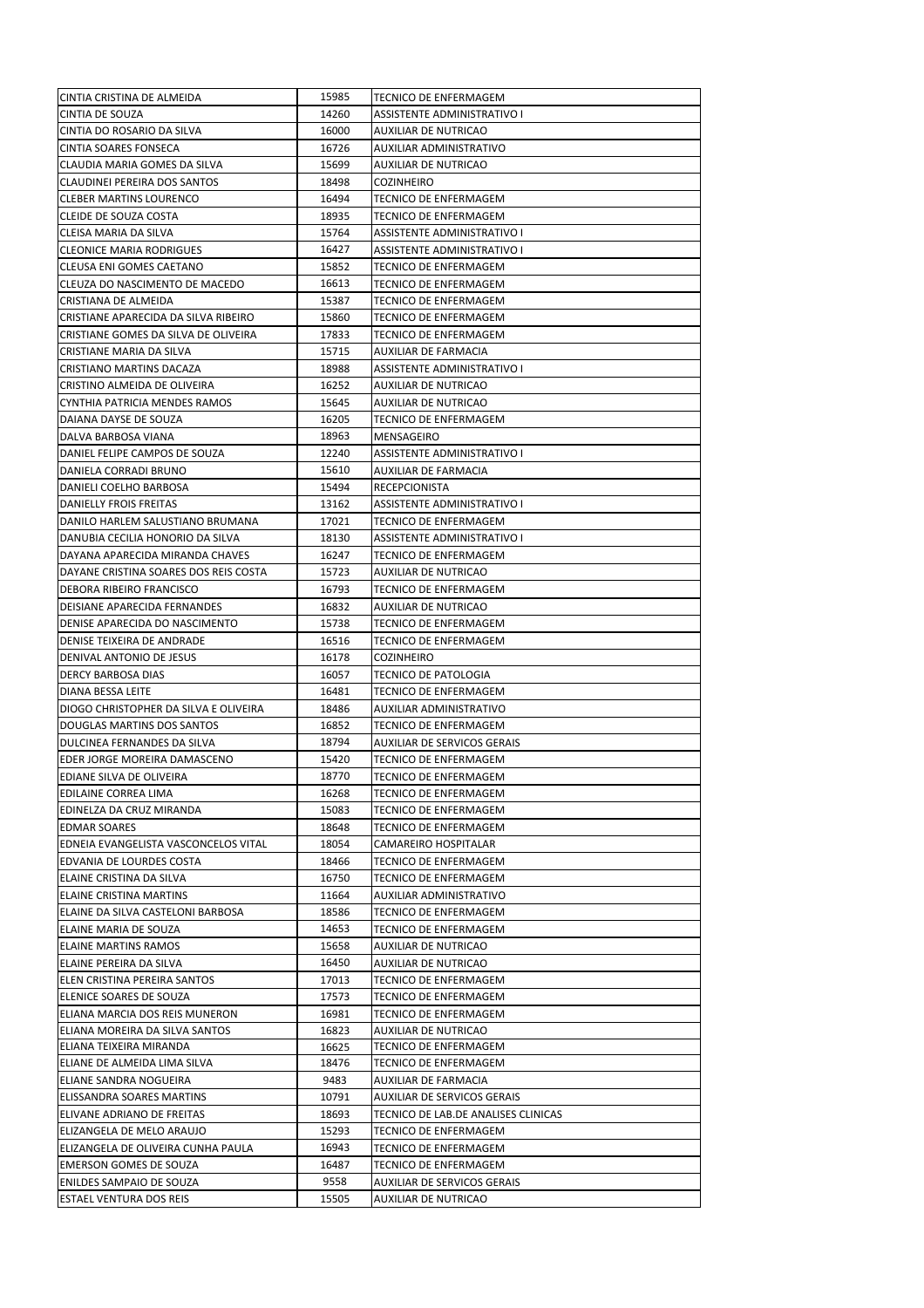| ESTEFANIA SOLANGE MIRANDA GARCIA         | 16429 | TECNICO DE ENFERMAGEM                 |
|------------------------------------------|-------|---------------------------------------|
| <b>EVA APARECIDA BOAS</b>                | 15497 | <b>AUXILIAR DE NUTRICAO</b>           |
| <b>EVANEIDE SILVA</b>                    | 18577 | TECNICO DE LAB.DE ANALISES CLINICAS   |
| EVELLYN RAYANE CHAVES ARAUJO             | 18271 | TECNICO DE ENFERMAGEM                 |
| <b>EVERSON DE SOUZA SILVA</b>            | 16237 | TECNICO DE PATOLOGIA                  |
| <b>FABIANA MADUREIRA CAMPOS</b>          | 15570 | TECNICO DE ENFERMAGEM                 |
| FABIANA MARTINS MAZONI                   | 17012 | TECNICO DE ENFERMAGEM                 |
| <b>FABIO JUNIO FAGUNDES VENANCIO</b>     | 16122 | <b>TECNICO DE ENFERMAGEM</b>          |
| FABIOLA MARIA LOPES DE PAULA             | 14464 | AUXILIAR ADMINISTRATIVO               |
| FABRICIA TEREZINHA DANIEL DA SILVA       | 18776 | TECNICO DE ENFERMAGEM                 |
| FATIMA CRISTINA FERREIRA                 | 15052 | TECNICO DE PATOLOGIA                  |
| FELIPE ALVES PEREIRA MADEIRA             | 16137 | TECNICO DE ENFERMAGEM                 |
| FERNANDA APARECIDA ROCHA                 | 18767 | AUXILIAR DE SERVICOS GERAIS           |
| FERNANDA MOREIRA BRAGA ANTUNES ALVES     | 14606 | TECNICO DE ENFERMAGEM                 |
| FERNANDA RODRIGUES DA SILVA              | 16261 | TECNICO DE ENFERMAGEM                 |
| FERNANDA SANCHES SOARES DE ANDRADE       | 18284 | AUXILIAR ADMINISTRATIVO               |
| FLAVIANE GRACIELE DA COSTA BARROS        | 18568 | TECNICO DE LAB.DE ANALISES CLINICAS   |
| FRANCIANE DAMARIS RODRIGUES MARTINS      | 16352 | AUXILIAR DE FARMACIA                  |
| FRANCIELEN VIANA ROCHA                   | 18334 | AUXILIAR DE LABORATÓRIO - COLHEDOR    |
| <b>FRANCISCA GOMES DO NASCIMENTO</b>     | 15367 | <b>AUXILIAR DE ROUPARIA</b>           |
| GABRIELLE CHRISTIANE EVANGELISTA HILARIO | 15998 | TECNICO EM NUTRICAO E DIETETICA       |
| <b>GENI ANGELA DA LUZ</b>                | 14022 | ENCARREGADO DE HIGIENIZACAO E LIMPEZA |
| GERUZALETE JORGE PEREIRA BENEVIDES       | 16751 | TECNICO DE ENFERMAGEM                 |
| GILMAR DE FREITAS VENANCIO               | 18566 | TECNICO DE LAB.DE ANALISES CLINICAS   |
| <b>GILMARA DA SILVA SOARES</b>           | 16212 | AUXILIAR DE FARMACIA                  |
| GILMARA RODRIGUES DOS SANTOS             | 16382 | TECNICO DE ENFERMAGEM                 |
| GIOVANA DOS SANTOS SILVA                 | 16379 | <b>AUXILIAR DE ROUPARIA</b>           |
| GIOVANNI CORREA VITAL                    | 16151 | AUXILIAR DE NUTRICAO                  |
| <b>GISELE CRISTINA RODRIGUES BINAS</b>   | 16726 | AUXILIAR ADMINISTRATIVO               |
| <b>GISELE MARQUES HENRIQUES</b>          | 18570 | TECNICO DE LAB.DE ANALISES CLINICAS   |
| <b>GISLENE SOUZA SILVA</b>               | 16227 | TECNICO DE ENFERMAGEM                 |
| GIULLIARD ALVES DA SILVA                 | 17099 | TECNICO DE ENFERMAGEM                 |
| GLAUCIA DE FATIMA OLIVEIRA               | 16988 | TECNICO DE ENFERMAGEM                 |
| GLAUCINEIA SIMOES DA SILVA               | 17372 | AUXILIAR ADMINISTRATIVO               |
| <b>GRACIENE CRISTINA DE SOUZA</b>        | 18258 | MENSAGEIRO                            |
| <b>GRACILENE MARTINS JESUS SILVA</b>     | 16245 | TECNICO DE ENFERMAGEM                 |
| <b>GRAZIELA ROSE COUTINHO</b>            | 16985 | TECNICO DE ENFERMAGEM                 |
| <b>GRAZIELLE APARECIDA SIQUEIRA</b>      | 15818 | <b>TECNICO DE ENFERMAGEM</b>          |
| GUILHERME AUGUSTO DE LIMA AMORIM         | 13349 | FATURISTA II                          |
| HELBERTON LEMOS DE OLIVEIRA              | 16617 | <b>AUXILIAR DE SERVICOS GERAIS</b>    |
| HELOISA DA SILVA DOMINGUES E SILVA       | 19038 | <b>TECNICO DE ENFERMAGEM</b>          |
| HELOISA HELENA FERREIRA                  | 16362 | AUXILIAR DE NUTRICAO                  |
| HELOISA SOARES DINIZ                     | 15778 | AUXILIAR ADMINISTRATIVO               |
| <b>HUDSON RODRIGUES PEREIRA</b>          | 15934 | <b>AUXILIAR DE NUTRICAO</b>           |
| IARA SILVA BARBOSA                       | 16496 | TECNICO DE ENFERMAGEM                 |
| INGRID GABRIELE DOS SANTOS COSTA         | 18338 | ASSISTENTE ADMINISTRATIVO I           |
| INGRYD BRUNA QUIRINO RODRIGUES           | 18724 | TECNICO DE ENFERMAGEM                 |
| IONE DO ROSARIO ANTONIO                  | 18764 | TECNICO DE ENFERMAGEM                 |
| IRIANE APARECIDA AMORIM SILVA            | 16502 | TECNICO DE ENFERMAGEM                 |
| IRIS DIAS DA SILVA                       | 17908 | <b>COSTUREIRO</b>                     |
| <b>ISMAEL LOPES SIQUEIRA</b>             | 16025 | AUXILIAR DE ALMOXARIFADO              |
| ITALO ALMEIDA DE OLIVEIRA                | 18218 | <b>MOTORISTA</b>                      |
| JACQUELINE APARECIDA DE PAULA            | 15178 | TECNICO DE ENFERMAGEM                 |
| JACQUELINE APARECIDA NICOLAU             | 14086 | TECNICO DE ENFERMAGEM                 |
| JACQUELINE DE OLIVEIRA MARTINS           | 15511 | TECNICO DE ENFERMAGEM                 |
| JADSON COSTA RIBEIRO                     | 16564 | TECNICO DE ENFERMAGEM                 |
| JAIR JOSE CAMARA                         | 17145 | MOTORISTA                             |
| JANAINA ALVES PEREIRA                    | 14500 | <b>TECNICO DE ENFERMAGEM</b>          |
| JANE DA SILVA OLIVEIRA                   | 14714 | MOTORISTA                             |
| JANE DE FATIMA DOS SANTOS                | 18649 | AUXILIAR DE SERVICOS GERAIS           |
| JANE MARIA GONCALVES                     | 18657 | <b>AUXILIAR DE NUTRICAO</b>           |
| JEAN MICHAEL SANTOS BATISTA              | 18241 | TECNICO DE ENFERMAGEM                 |
| JEFERSON BATISTA CESAR                   | 16954 | OFICIAL DE MANUTENCAO I               |
| JELIO JESU DA SILVA                      | 18511 | TECNICO DE ENFERMAGEM                 |
| JESSICA KARINE ANTUNES SANTOS            | 14717 | ASSISTENTE ADMINISTRATIVO I           |
| JOELMA VAZ DE ANDRADE                    | 17028 | AUXILIAR DE ROUPARIA                  |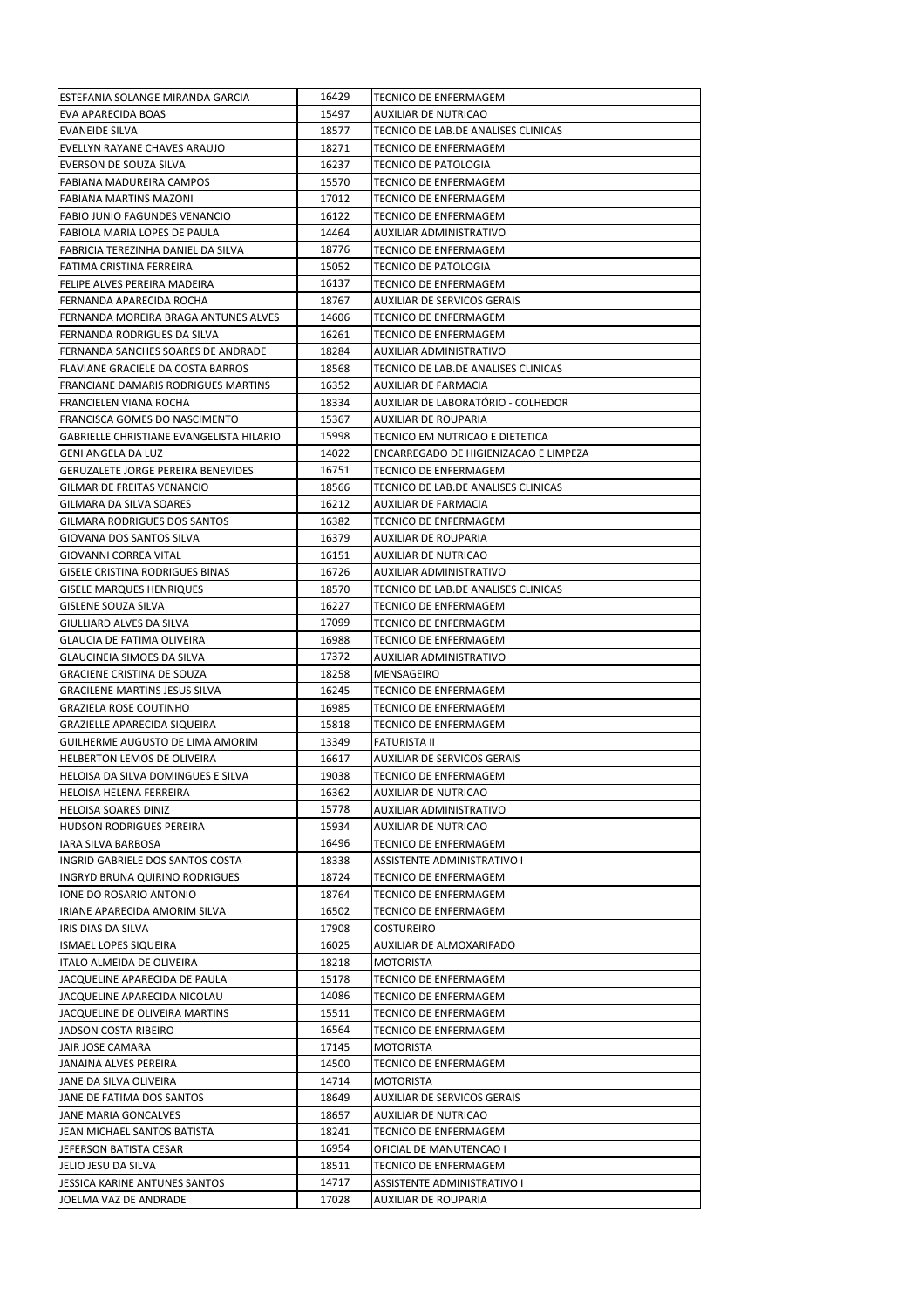| JORDANY TAVARES FERNANDES               | 17954 | <b>TECNICO DE ENFERMAGEM</b>                                 |
|-----------------------------------------|-------|--------------------------------------------------------------|
| JOSE MARIA CORREA                       | 14980 | TECNICO DE ENFERMAGEM                                        |
| JOSE RAFAEL DE MORAIS                   | 13624 | ASSISTENTE ADMINISTRATIVO I                                  |
| JOSEFINA NUNES BATISTA                  | 16366 | <b>TECNICO DE ENFERMAGEM</b>                                 |
| JOSIANE SOARES TOMAZ LOPES              | 18562 | TECNICO DE LAB.DE ANALISES CLINICAS                          |
| JOSILENA LIBERIO SABINO                 | 15188 | TECNICO DE ENFERMAGEM                                        |
| JOSYLENE REGINA ROCHA VIANA             | 15452 | AUXILIAR DE FARMACIA                                         |
| JOYCE POLIANA DOS REIS MOURA            | 16873 | TECNICO DE ENFERMAGEM                                        |
| JUCILENE DOS SANTOS FERREIRA            | 16054 | TECNICO DE ENFERMAGEM                                        |
| JULIANA DE JESUS SILVA                  | 18768 | AUXILIAR DE SERVICOS GERAIS                                  |
| JULIANA MARA GOMES DA FONSECA           | 7339  | AUXILIAR ADMINISTRATIVO                                      |
| JULIANA URBANA VIEIRA                   | 18175 | AUXILIAR DE LABORATÓRIO - COLHEDOR                           |
| JULIANE ALVES DE MENDONCA               | 15819 | <b>ASSISTENTE ADMINISTRATIVO I</b>                           |
| JULIENE ROBERTA DA SILVA MAIA           | 16465 | ASSISTENTE ADMINISTRATIVO I                                  |
| JUNIA FARIA DE VASCONCELOS              | 16545 | ASSISTENTE ADMINISTRATIVO I                                  |
| JUNIA MARISE DELFINO                    | 15584 | TECNICO DE ENFERMAGEM                                        |
| JURACI CANDIDA DE ANDRADE               | 16089 | TECNICO DE ENFERMAGEM                                        |
| JUSSARA RAMOS DE SOUZA                  | 18697 | AUXILIAR ADMINISTRATIVO                                      |
| KARINE PEREIRA VELOSO                   | 16337 | TECNICO DE ENFERMAGEM                                        |
| KARLA PEREIRA GONCALVES                 | 18563 | TECNICO DE LAB.DE ANALISES CLINICAS                          |
| KATE ANNY DIAS                          | 18336 | MENSAGEIRO                                                   |
| KATE FERRAZ DOS SANTOS NOGUEIRA         | 16878 | TECNICO DE ENFERMAGEM                                        |
| KATIA CHRISTINE VIEIRA ALVES            | 17895 | <b>AUXILIAR DE ROUPARIA</b>                                  |
| KATIA CIRLENE DE JESUS ALVES            | 18464 | AUXILIAR ADMINISTRATIVO                                      |
| KEETLEN JANIS OLIVEIRA FIUZA            | 16009 | AUXILIAR ADMINISTRATIVO                                      |
| KELLY EMMANUELLE PEREIRA VICTOR GOMES   | 16483 | TECNICO DE ENFERMAGEM                                        |
| KELLY OLIVEIRA DE ABREU COSTA           | 18190 | AUXILIAR DE ROUPARIA                                         |
| LARISSA ALVES SANTOS SOUZA              | 19082 | TECNICO DE ENFERMAGEM                                        |
| LAYSLA KELLY DE OLIVEIRA FERREIRA       | 17023 | TECNICO DE ENFERMAGEM                                        |
| LEANDRO PINTO DA COSTA                  | 15975 | TECNICO DE ENFERMAGEM                                        |
| LENICE MARQUES DA SILVA                 | 16426 | TECNICO DE ENFERMAGEM                                        |
| LEONARDO DE OLIVEIRA SOARES             | 16720 | MOTORISTA                                                    |
| LETICIA ANDRE COSTA DE MENEZES          | 16428 | TECNICO DE ENFERMAGEM                                        |
| LIDIANE GARCIA GOMES                    | 17528 | TECNICO DE ENFERMAGEM                                        |
| LILIAN DE QUEIROZ PEREIRA               | 5519  | ASSISTENTE ADMINISTRATIVO I                                  |
| LILIAN DOS SANTOS DE CARVALHO           | 16895 | <b>TECNICO DE ENFERMAGEM</b>                                 |
| LILIAN ERICA GONCALVES SOUSA            | 16353 | TECNICO DE ENFERMAGEM                                        |
|                                         | 19046 |                                                              |
| LILIANE LEAO DA SILVA                   | 16606 | TECNICO DE LAB.DE ANALISES CLINICAS<br>TECNICO DE ENFERMAGEM |
| LILIANE PEREIRA DA SILVA                | 15240 |                                                              |
| LINDALVA DIAS<br>LORENA GARCIA FERREIRA | 18995 | TECNICO DE ENFERMAGEM<br>TECNICO DE ENFERMAGEM               |
|                                         | 16794 |                                                              |
| LUCENI LUIZ MATIAS                      |       | TECNICO DE ENFERMAGEM                                        |
| LUCIANA PASSOS DA SILVA                 | 16811 | <b>AUXILIAR DE SERVICOS GERAIS</b>                           |
| LUCIANA SANTOS PINTO                    | 15425 | TECNICO DE ENFERMAGEM                                        |
| LUCIANE MARTINS DE MOURA                | 16300 | TECNICO DE ENFERMAGEM                                        |
| LUCIENE MACEDO DA COSTA                 | 18587 | TECNICO DE ENFERMAGEM                                        |
| LUCILENE MARIA DOS SANTOS               | 18406 | <b>AUXILIAR DE SERVICOS GERAIS</b>                           |
| LUCIMAR MARIA FERNANDES PAES            | 18299 | TECNICO DE ENFERMAGEM                                        |
| LUIZ FERNANDO FERREIRA DE OLIVEIRA      | 16752 | TECNICO DE ENFERMAGEM                                        |
| LUZIA VITOR PARREIRAS DOS SANTOS        | 13390 | ASSISTENTE ADMINISTRATIVO I                                  |
| MAICON HUDSON DE OLIVEIRA SA            |       |                                                              |
|                                         | 18710 | AUXILIAR ADMINISTRATIVO                                      |
| MARCELA CRISTINA DE CARVALHO            | 16976 | TECNICO DE ENFERMAGEM                                        |
| MARCELA PAOLA FERNANDES                 | 15635 | <b>AUXILIAR DE FARMACIA</b>                                  |
| MARCELO EUZEBIO DE SOUZA                | 18975 | <b>TECNICO DE ENFERMAGEM</b>                                 |
| MARCELO FERREIRA HALMEMAN               | 13570 | MOTORISTA                                                    |
| MARCELO LUCIANO MOTA DOS SANTOS         | 16898 | TECNICO DE ENFERMAGEM                                        |
| MARCIA BRAGA DA SILVA                   | 16857 | AUXILIAR DE NUTRICAO                                         |
| MARCIA CRISTINA MOREIRA                 | 15358 | TECNICO DE ENFERMAGEM                                        |
| MARCOS ORETES TIAGO DOS SANTOS          | 16505 | MOVIMENTADOR DE PACIENTES                                    |
| <b>MARCUS LAURENSE CHAVES</b>           | 16577 | TECNICO DE ENFERMAGEM                                        |
| MARGARET DOS SANTOS COSTA HONORATO      | 16658 | AUXILIAR DE NUTRICAO                                         |
| MARGARETE RAFAEL DE CARVALHO            | 17015 | AUXILIAR ADMINISTRATIVO                                      |
| MARGARIDA APARECIDA MEDINAS DE SOUZA    | 16997 | AUXILIAR DE NUTRICAO                                         |
| <b>MARIA ANTONIA MARTINS</b>            | 14103 | AUXILIAR DE SERVICOS GERAIS                                  |
| MARIA APARECIDA BIANO BENTO             | 11578 | TECNICO DE ENFERMAGEM                                        |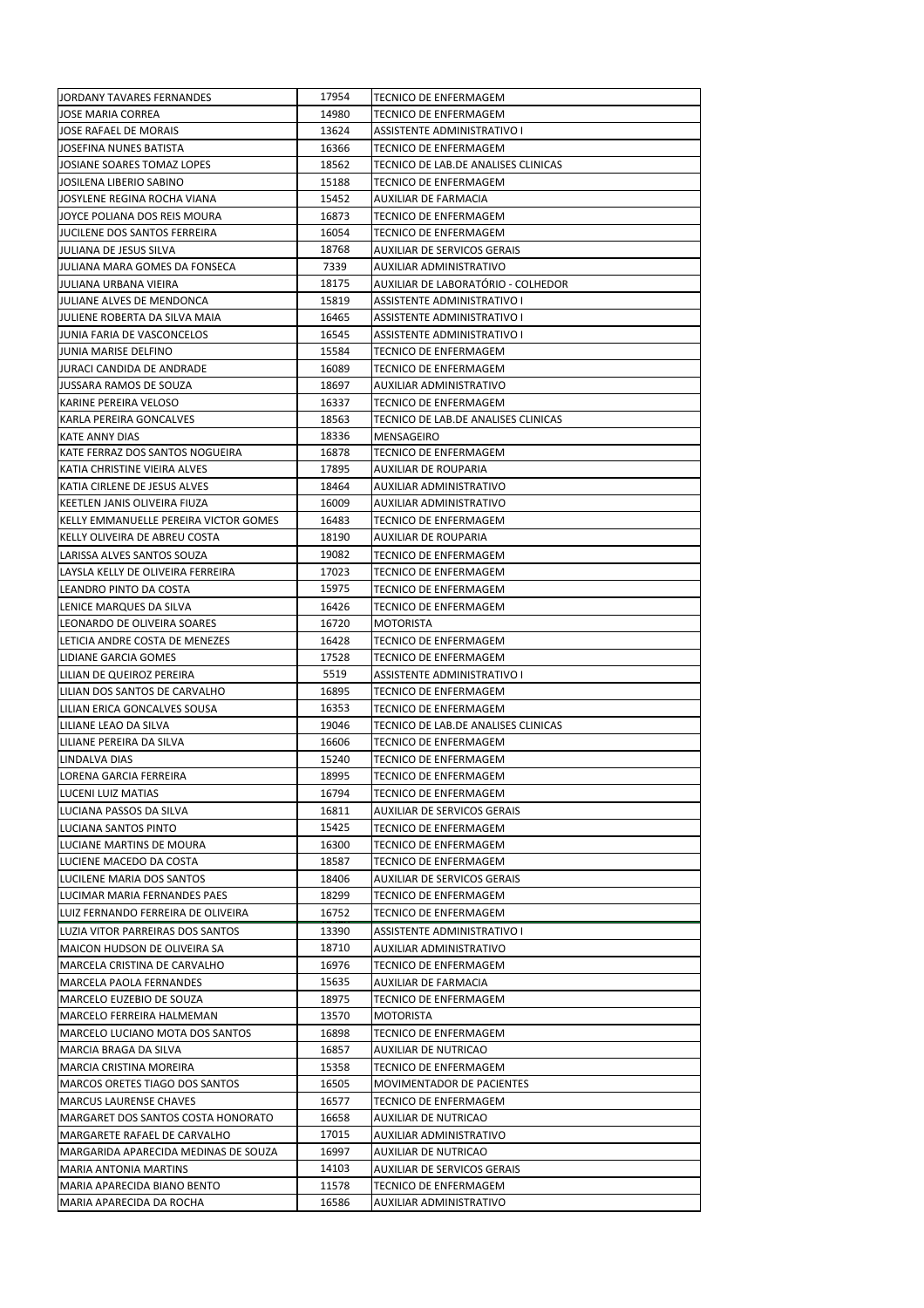| MARIA APARECIDA DA SILVA OLIVEIRA          | 14015 | ASSISTENTE ADMINISTRATIVO I                   |
|--------------------------------------------|-------|-----------------------------------------------|
| MARIA APARECIDA DE ASSIS                   | 16918 | AUXILIAR DE NUTRICAO                          |
| MARIA APARECIDA OLIVEIRA ALVES DO VALLE    | 16702 | TECNICO DE ENFERMAGEM                         |
| MARIA ARCANJA ARAUJO                       | 18668 | TECNICO DE ENFERMAGEM                         |
| MARIA CALDEIRA DE SOUZA                    | 16756 | TECNICO DE ENFERMAGEM                         |
| MARIA CALDEIRA DE SOUZA                    | 16756 | TECNICO DE ENFERMAGEM                         |
| MARIA DA CONCEICAO RODRIGUES DE SOUSA      | 18522 | AUXILIAR DE SERVICOS GERAIS                   |
| MARIA DA PENHA SILVA                       | 15891 | AUXILIAR DE ROUPARIA                          |
| MARIA DAS GRAÇAS FIALHO SANTANA            | 12590 | ASSISTENTE ADMINISTRATIVO I                   |
| MARIA DE FATIMA AZEVEDO GOMES              | 965   | ASSISTENTE ADMINISTRATIVO I                   |
| MARIA DE FATIMA ESTEVES DA SILVA           | 16855 | TECNICO DE ENFERMAGEM                         |
| MARIA DE FATIMA GONCALVES TOLEDO           | 16969 | AUXILIAR DE ROUPARIA                          |
| MARIA DE FATIMA SILVA                      | 18599 | ENCARREGADO DE HIGIENIZACAO E LIMPEZA         |
| MARIA ELIANE COSTA MAGALHAES               | 15940 | ASSISTENTE ADMINISTRATIVO I                   |
| MARIA ELZA DA SILVA                        | 16423 | AUXILIAR DE NUTRICAO                          |
| MARIA EUGENIA DOS SANTOS                   | 16827 | TECNICO DE ENFERMAGEM                         |
| MARIA FRANCISCA DO CARMO                   | 19025 | AUXILIAR DE NUTRICAO                          |
| MARIA GERALDA TEODORA                      | 16270 | AUXILIAR DE FARMACIA                          |
| MARIA HELENA DA SILVA LIBERATO             | 81    | AUXILIAR DE ENFERMAGEM                        |
| MARIA IMACULADA CONCEICAO MARTINS          | 15516 | TECNICO DE ENFERMAGEM                         |
| MARIA IZA VIEIRA CRUZ                      | 15447 | TECNICO DE ENFERMAGEM                         |
| MARIA JOSE ALVES SANTANA                   | 16489 | TECNICO DE ENFERMAGEM                         |
| IMARIA JOSE CORREA ALMEIDA                 | 884   | AUXILIAR DE ENFERMAGEM                        |
| MARIA JOSE DA SILVA LEMOS                  | 18920 | <b>AUXILIAR DE SERVICOS GERAIS</b>            |
| MARIA JOSE RIBEIRO BATISTA                 | 15165 | AUXILIAR DE FARMACIA                          |
| MARIA LENICE ALBINO DE SOUZA               | 16989 | AUXILIAR DE NUTRICAO                          |
| MARILDA DA SILVA                           | 17004 | TECNICO DE ENFERMAGEM                         |
| <b>MARILENE ALVES WERNECK</b>              | 12087 | TECNICO DE ENFERMAGEM                         |
| MARINEIA DAS DORES SEBASTIAO               | 18797 | TECNICO DE ENFERMAGEM                         |
| MARLENE DOS REIS SILVA FERREIRA            | 16812 | TECNICO DE ENFERMAGEM                         |
| MARLENE DOS SANTOS DE MOURA                | 16361 | TECNICO DE ENFERMAGEM                         |
| <b>MARLUCE ALVARES SUCUPIRA</b>            | 17807 | AUXILIAR DE NUTRICAO                          |
| MARLY SANTOS FERREIRA                      | 18976 | AUXILIAR DE SERVICOS GERAIS                   |
| MARQUELLE DEBORA DOMINGOS CARDOSO          | 16897 | ASSISTENTE ADMINISTRATIVO I                   |
| <b>MAURICIO SEVERIANO DOS SANTOS</b>       | 16509 | ASSISTENTE ADMINISTRATIVO I                   |
| MAYSA CASTORINA CORREIA QUARESMA           | 16084 | TECNICO DE ENFERMAGEM                         |
| MELISSA BRETAS DE SOUZA                    | 15280 | TECNICO DE ENFERMAGEM                         |
| MICHEL ROBERTO DE FREITAS BRAGA            | 16580 | TECNICO DE ENFERMAGEM                         |
| MICHELE FIRMINO NASCIMENTO MAIA            | 18604 | AUXILIAR DE SERVICOS GERAIS                   |
| <b>MICHELLE COSTA</b>                      | 16763 | AUXILIAR DE ROUPARIA                          |
| MICHELLE VIVIANE DE LIMA E SILVA VALERIANO | 14400 | AUXILIAR DE SERVICOS GERAIS                   |
| MILIANO FERREIRA BARBOSA                   | 15492 | ASSISTENTE ADMINISTRATIVO I                   |
| MIRALVA FERREIRA GUERCI                    | 18421 | TECNICO DE ENFERMAGEM                         |
| MIRELLA APARECIDA VIEIRA                   | 18702 | TECNICO DE ENFERMAGEM                         |
| MIRIAM ISABEL DE SOUZA MIRANDA             | 18516 | TECNICO DE ENFERMAGEM                         |
| MIRLA DOS SANTOS SILVA                     | 16692 | AUXILIAR ADMINISTRATIVO                       |
| MONICA ALVES RAMOS SOUSA                   | 17009 | TECNICO DE ENFERMAGEM                         |
| MONICA CRISTINA DOS SANTOS                 | 14391 | TECNICO DE ENFERMAGEM                         |
| <b>MONICA ELIETE PINTO</b>                 | 16512 | TECNICO DE ENFERMAGEM                         |
| NAIARA LORRANI SOARES SILVA                | 16768 | TECNICO DE ENFERMAGEM                         |
| NAIARA PEREIRA SALES SANTOS                | 13678 | TECNICO DE ENFERMAGEM                         |
| NARA OLIVEIRA SANTOS DE SOUZA PEREIRA      | 16583 | AUXILIAR ADMINISTRATIVO                       |
| NATALIA ALVES NEPOMUCENO FERREIRA          | 17344 | TECNICO DE ENFERMAGEM                         |
| NATALIA GABRIELA FRAGA SILVA               | 18278 | AUXILIAR ADMINISTRATIVO                       |
| NATALIA GRACIELE SALES DAS VIRGENS         | 18444 | AUXILIAR DE SERVICOS GERAIS                   |
| NATALIA VANESSA LEAL DE SOUZA              | 10900 |                                               |
| NAYARA CRISTINA FLORES SENA                | 12861 | SUPERVISOR DE AREA II<br>AUXILIAR DE NUTRICAO |
| NAYARA LUMINATA SILVA BARROS               | 16885 | AUXILIAR DE ROUPARIA                          |
|                                            | 16664 |                                               |
| NEIDE ROBERTO DOS ANJOS                    |       | TECNICO DE ENFERMAGEM                         |
| NELCIANA DAS GRACAS                        | 14301 | AUXILIAR DE SERVICOS GERAIS                   |
| NICELIA GONCALVES COSTA                    | 16599 | AUXILIAR DE ROUPARIA                          |
| NILZA CASSIMIRO MONTEIRO                   | 10728 | TECNICO DE ENFERMAGEM                         |
| NIVIA VIEIRA SILVA                         | 18142 | MENSAGEIRO                                    |
| NORIA CASSIA DE JESUS BORGE OLIVEIRA       | 16686 | TECNICO DE ENFERMAGEM                         |
| NUBIA BARBOSA DA SILVA                     | 19041 | TECNICO DE ENFERMAGEM                         |
| OCIRLENE LILIAN INACIO                     | 15119 | ASSISTENTE ADMINISTRATIVO I                   |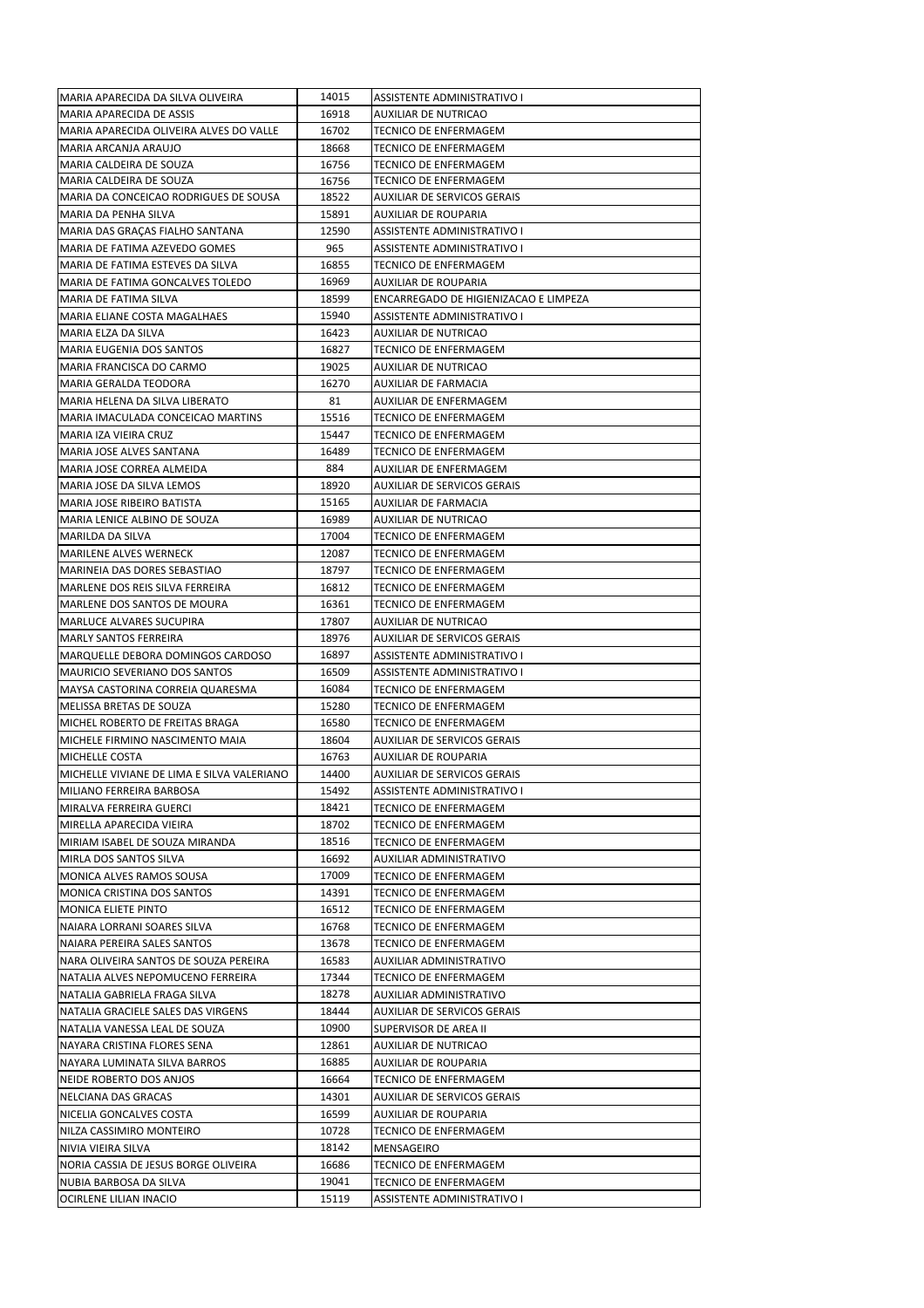| OLGA DOS SANTOS LAUDELINO              | 16926          | <b>TECNICO DE ENFERMAGEM</b>                 |
|----------------------------------------|----------------|----------------------------------------------|
| <b>ONEIDE GOMES PAISANTE</b>           | 13721          | AUXILIAR DE ROUPARIA                         |
| OZANA APARECIDA DOS SANTOS             | 16249          | TECNICO DE ENFERMAGEM                        |
| PATRICIA CAROLINA DE SOUSA GOMES       | 16680          | AUXILIAR ADMINISTRATIVO                      |
| PATRICIA CONCEICAO DA SILVA            | 18747          | TECNICO DE ENFERMAGEM                        |
| PATRICIA KELLY ARAUJO FERREIRA MARTINS | 13165          | FATURISTA II                                 |
| PATRICIA MARIA DE ALMEIDA JULIA        | 15281          | ASSISTENTE ADMINISTRATIVO I                  |
| PATRICIA MARIA DE MOURA                | 16418          | AUXILIAR DE FARMACIA                         |
| PAULA COSTA SILVA MOREIRA              | 15834          | TECNICO DE ENFERMAGEM                        |
| PAULA FRANSCIELLY DA SILVA SOUZA       | 16243          | AUXILIAR DE FARMACIA                         |
| PEDRO AUGUSTO DE ALCANTARA             | 15151          | TECNICO DE ENFERMAGEM                        |
| PENELOPE ASSUNCAO GUEDES               | 16777          | TECNICO DE ENFERMAGEM                        |
| POLIANA CRISTINA DE SOUZA SANTOS       | 16641          | AUXILIAR DE SERVICOS GERAIS                  |
| POLIANA DA ROCHA DIAS SANTOS           | 15989          | AUXILIAR DE NUTRICAO                         |
| POLYANA COSTA CORREA                   | 18425          | AUXILIAR ADMINISTRATIVO                      |
| PRISCILA CAROLINE DE SOUZA CABRAL      | 18775          | AUXILIAR DE LABORATÓRIO - COLHEDOR           |
| PRISCILA CRISTINA MARTINS              | 9588           | TECNICO DE ENFERMAGEM                        |
| RAFAEL SIQUEIRA FILHO                  | 16831          | TECNICO DE ENFERMAGEM                        |
| RAFAELA FERNANDA SILVA REIS            | 16230          | AUXILIAR ADMINISTRATIVO                      |
| RAFAELLA RODRIGUES FAGUNDES            | 16327          | TECNICO DE ENFERMAGEM                        |
| RAIMUNDA DE FATIMA PEREIRA FERREIRA    | 16508          | TECNICO DE ENFERMAGEM                        |
| RAQUEL DAS DORES DE CASTRO PASCOAL     | 19061          | TECNICO DE ENFERMAGEM                        |
| RAQUEL FABIANA SOUTO TELES LEAL        | 17918          | ASSISTENTE ADMINISTRATIVO I                  |
| RAQUEL FABIANE DA SILVA                | 15555          | TECNICO DE ENFERMAGEM                        |
| RAYANA RUELA ASSUNCAO DA SILVA         | 16419          | TECNICO EM NUTRICAO E DIETETICA              |
| REGIA MONIQUE DASICLEI JUNIA DUVAL     | 16802          | TECNICO DE ENFERMAGEM                        |
| REGINALDO GILBERTO BENVINDO            | 16665          | TECNICO DE ENFERMAGEM                        |
| REGINALDO MAGELA AVELAR                | 18561          | TECNICO DE LAB.DE ANALISES CLINICAS          |
| RENATA APARECIDA BARROZO DA SILVA      | 18567          | TECNICO DE LAB.DE ANALISES CLINICAS          |
| RENATA APARECIDA BARROZO DA SILVA      | 18567          | TECNICO DE LAB.DE ANALISES CLINICAS          |
| RICARDO JANSEN DIAS MARTINS            | 18003          | ASSISTENTE ADMINISTRATIVO I                  |
| ROBERTA SOARES NOCELLI                 | 16132          | TECNICO DE ENFERMAGEM                        |
| ROCHANE NAYARA SOARES LOPES            | 18643          | TECNICO DE ENFERMAGEM                        |
| RODOLPHO LIMA DA SILVA                 | 15458          | ASSISTENTE ADMINISTRATIVO I                  |
| ROGER WILLIAN DA SILVA                 | 19045          | TECNICO DE LAB.DE ANALISES CLINICAS          |
| ROGERIO FERREIRA NUNES                 | 16124          | AUXILIAR DE NUTRICAO                         |
| RONALDO DIAS FERREIRA                  | 17829          | MOTORISTA                                    |
| ROSANA CANDIDA DO ESPIRITO SANTO       | 16298          | TECNICO DE ENFERMAGEM                        |
| ROSANGELA DAS DORES SILVA              | 16404          | AUXILIAR DE NUTRICAO                         |
| ROSANGELA LEMOS CARDOSO DE ARAUJO      | 9677           | TECNICO DE ENFERMAGEM                        |
| ROSANGELA MARIA DELFINO                | 16933          | AUXILIAR DE NUTRICAO                         |
| ROSANGELA MARINHO BATISTA              | 463            | AUXILIAR DE ENFERMAGEM                       |
| ROSE MARY ALVES MARTINS                | 15080          | COSTUREIRO                                   |
| ROSELI MARIA SILVA PESSOA              | 18502          | AUXILIAR ADMINISTRATIVO                      |
| ROSILENE ESTEVAO BATISTA               | 16471          | TECNICO DE ENFERMAGEM                        |
| ROSIMEIRE DA PIEDADE SOARES AVELAR     | 16180          | TECNICO DE ENFERMAGEM                        |
| ROSIMEIRE RODRIGUES DE FREITAS         | 16931          | COZINHEIRO                                   |
| ROSIMEIRY CELENE DA COSTA              | 13872          | TECNICO DE ENFERMAGEM                        |
| RUBENS AMARAL DE SOUZA JUNIOR          | 15600          | AUXILIAR DE NUTRICAO                         |
| RULIAN DEIVISON DE FARIA               | 17612          | TECNICO DE ENFERMAGEM                        |
| SABRINA HELENA SOUZA GOULART           | 14042          | TECNICO DE ENFERMAGEM                        |
| SABRINA ALVES DE OLIVEIRA              | 12239          | AUXILIAR ADMINISTRATIVO                      |
| SANDRA BASILIO DOS SANTOS              | 18370          | MENSAGEIRO                                   |
| SANDRA APARECIDA LIPARINI              | 15792          | TECNICO DE ENFERMAGEM                        |
| SANDRO LUCIO MONTEIRO                  | 15697          | TECNICO DE ENFERMAGEM                        |
| SEBASTIAO ELISEU DA COSTA              | 15308          | AUXILIAR DE ROUPARIA                         |
| SERGIO RENATO RODRIGUES COSTA          | 16051          | TECNICO DE ENFERMAGEM                        |
| SHEILA CRISTINA DE OLIVEIRA            | 16495          |                                              |
| SILVANA DA COSTA NETTO                 | 16774          | AUXILIAR DE NUTRICAO<br>AUXILIAR DE ROUPARIA |
|                                        |                |                                              |
| SILVANA MARIA DE SOUZA MARTINS         | 18749          | TECNICO DE ENFERMAGEM                        |
| SILVANIA APARECIDA SILVEIRA DA SILVA   | 17585<br>15977 | TECNICO DE ENFERMAGEM                        |
| SILVANO INACIO ROSA                    | 15798          | TECNICO DE ENFERMAGEM                        |
| SILVANY DA SILVA                       | 17029          | TECNICO DE ENFERMAGEM                        |
| SILVIA CRISTINA DE LIMA RODRIGUES      | 19042          | TECNICO DE ENFERMAGEM                        |
| SILVIA FAUTINO BORGES MOREIRA          |                | AUXILIAR DE SERVICOS GERAIS                  |
| SILVIA TEANY PEREIRA                   | 17552          | TECNICO DE FARMACIA QUIMIOTERAPIA            |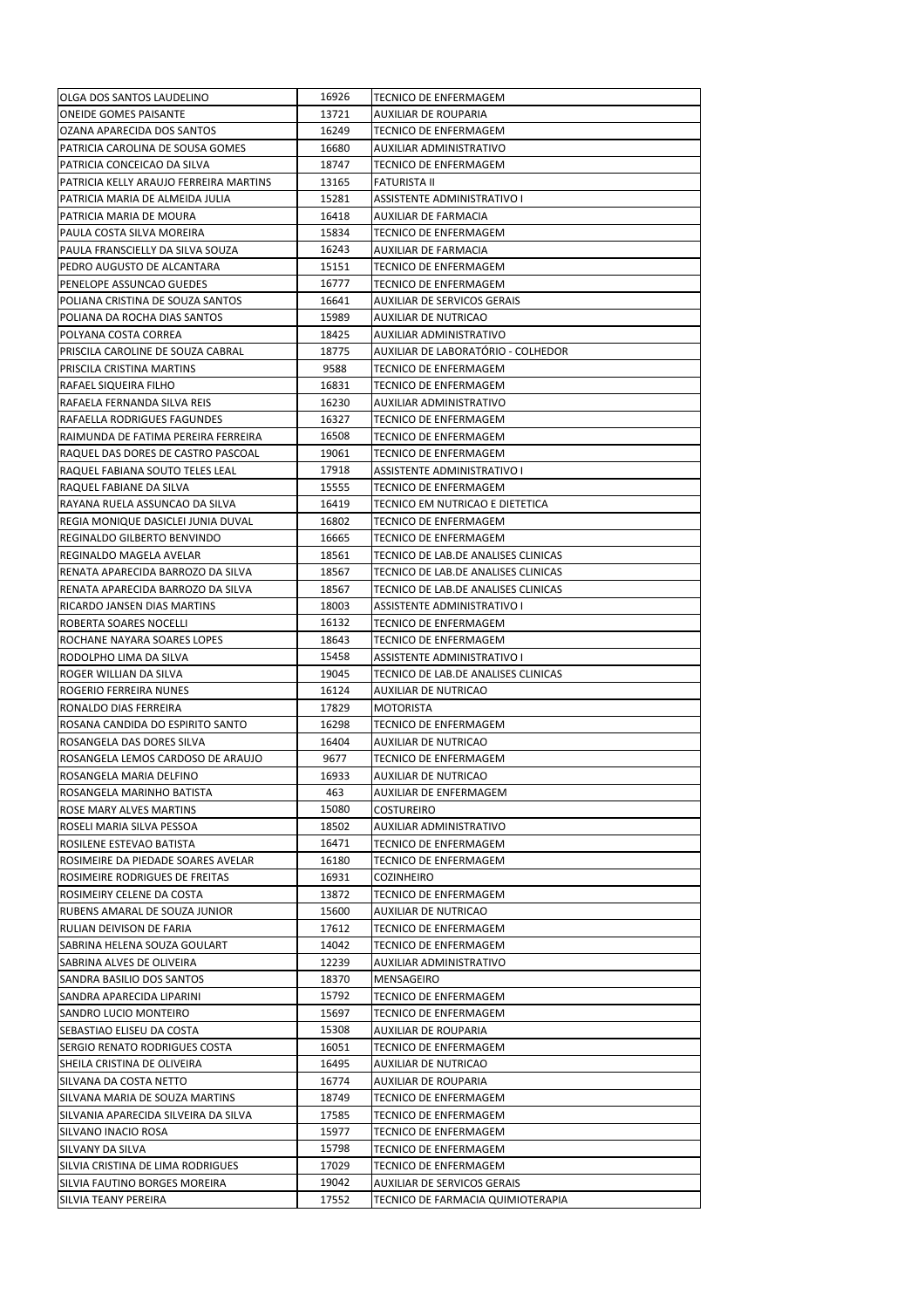| SIMONE AZEVEDO MONTANARIA                | 16392 | <b>TECNICO DE ENFERMAGEM</b>    |
|------------------------------------------|-------|---------------------------------|
| SIMONE LINO DO NASCIMENTO                | 13675 | ASSISTENTE ADMINISTRATIVO I     |
| SIMONE MARTINS NUNIS                     | 18571 | AUXILIAR DE NUTRICAO            |
| SIMONE SELMA FERREIRA                    | 16504 | TECNICO DE ENFERMAGEM           |
| SIRLENE DE LIMA FREIRE                   | 13063 | TECNICO DE ENFERMAGEM           |
| SOLANGE CRISTINA DE JESUS CHAVES         | 16477 | <b>AUXILIAR DE ROUPARIA</b>     |
| SOLANGE DA APARECIDA DE OLIVEIRA CALIXTO | 7972  | AUXILIAR DE SERVICOS GERAIS     |
| SOLANGE DA SILVA                         | 16912 | TECNICO DE ENFERMAGEM           |
| SONIA MARIA DE SOUZA                     | 15894 | AUXILIAR DE ROUPARIA            |
| SORAIA MARIA TOMAZ SANTANA               | 16169 | TECNICO DE ENFERMAGEM           |
| STEPHANIE LOUREIRO COSTA                 | 16757 | TECNICO DE ENFERMAGEM           |
| SUELI SILVA ALMEIDA                      | 16312 | TECNICO DE ENFERMAGEM           |
| TALITA DO AMARAL BARRETO                 | 14975 | AUXILIAR DE FARMACIA            |
| TALITA LUCIA DE SOUZA                    | 18304 | AUXILIAR ADMINISTRATIVO         |
| TAMIRES MIRANDA BRAGA                    | 18687 | <b>TECNICO DE ENFERMAGEM</b>    |
| <b>TATIANA COUTO SOARES</b>              | 15479 | TECNICO DE ENFERMAGEM           |
| TATIANA DOS SANTOS VIEIRA LANA           | 17014 | TECNICO DE ENFERMAGEM           |
| TELMA DIAS DE OLIVEIRA                   | 18097 | AUXILIAR DE SERVICOS GERAIS     |
| THAIS LUCIA DE CARVALHO AZEVEDO          | 15552 | TECNICO DE ENFERMAGEM           |
| THARICK MATHEUS DA FONSECA MEIRELES      | 18391 | MENSAGEIRO                      |
| TUANE ALVES PEREIRA                      | 18806 | TECNICO DE ENFERMAGEM           |
| VALDERLANDIA SANTOS CORREIA DOURADO      | 18695 | TECNICO DE ENFERMAGEM           |
| VALERIA ANACLETO DE LIMA MOREIRA         | 16590 | <b>TECNICO DE ENFERMAGEM</b>    |
| <b>VALERIA RODRIGUES DOS SANTOS</b>      | 15851 | AUXILIAR DE NUTRICAO            |
| VALERIA RODRIGUES VEIGA                  | 16097 | TECNICO DE ENFERMAGEM           |
| VALNEY WENDER DA SILVA                   | 16741 | TECNICO DE ENFERMAGEM           |
| VANDA DE OLIVEIRA MARTINS                | 18707 | AUXILIAR DE SERVICOS GERAIS     |
| VANESSA DE FATIMA PEREIRA                | 17660 | TECNICO DE ENFERMAGEM           |
| VANESSA NICIA MENEZES GONCALVES          | 18750 | TECNICO DE ENFERMAGEM           |
| VANIA APARECIDA GONCALVES SILVA          | 18964 | AUXILIAR ADMINISTRATIVO         |
| VANIA CAMILO DA CONCEICAO                | 16506 | TECNICO DE ENFERMAGEM           |
| VANICE LUIZ FONSECA DA SILVA             | 16474 | TECNICO DE ENFERMAGEM           |
| VERA LUCIA TEIXEIRA SOARES               | 17358 | TECNICO DE ENFERMAGEM           |
| VICTOR DUARTE DA MATA                    | 15592 | TECNICO DE ENFERMAGEM           |
| VIVIAN COELHO DOS SANTOS                 | 18554 | AUXILIAR ADMINISTRATIVO         |
| VIVIANE APARECIDA DO ROSARIO             | 18930 | TECNICO DE ENFERMAGEM           |
| VIVIANE GONCALVES DA MACENA              | 16859 | TECNICO DE ENFERMAGEM           |
| WALDEMIR CARVALHO DO NASCIMENTO          | 15208 | TECNICO DE ENFERMAGEM           |
| WALMYR MARTINS DA SILVA                  | 16092 | TECNICO DE ENFERMAGEM           |
| <b>WANDERSON DINIZ</b>                   | 16715 | <b>TECNICO DE ENFERMAGEM</b>    |
| <b>WELBERT PEREIRA GONCALVES</b>         | 18234 | TECNICO DE ENFERMAGEM           |
| <b>WELINGTON DALTON GOMES</b>            | 15453 | TECNICO DE ENFERMAGEM           |
| WESLEY FERNANDO MORAIS DE CASTRO         | 15618 | TECNICO DE ENFERMAGEM           |
| ZENI MORAIS DE FREITAS                   | 16397 | <b>AUXILIAR DE NUTRICAO</b>     |
| ZIZA ATAIDE DE OLIVEIRA                  | 15877 | TECNICO EM NUTRICAO E DIETETICA |
|                                          |       |                                 |

| 2ª parcela - APURAÇÃO FERIADOS EM DOBRO + REFLEXOS - DEMITIDOS- DEZEMBRO/2020 |                 |                                    |
|-------------------------------------------------------------------------------|-----------------|------------------------------------|
| <b>SUBSTITUÍDOS</b>                                                           | <b>REGISTRO</b> | <b>FUNÇÃO</b>                      |
| ADRIANE DE MENEZES SILVA OLIVEIRA                                             | 16240           | <b>TECNICO DE ENFERMAGEM</b>       |
| ADRIANO DINIZ SAMPAIO CURADO                                                  | 18672           | <b>TECNICO DE ENFERMAGEM</b>       |
| AFONSO MARIA DOS SANTOS DE SOUZA                                              | 18372           | <b>TECNICO DE ENFERMAGEM</b>       |
| AIRAN ALVES DE OLIVEIRA                                                       | 16233           | <b>TECNICO DE ENFERMAGEM</b>       |
| ALEXANDER DA SILVA COLARES                                                    | 9503            | <b>MOTORISTA</b>                   |
| ALEXANDRE GERALDO DE SENA                                                     | 14559           | <b>AUXILIAR DE ROUPARIA</b>        |
| <b>ALINE MARTINS MATOS</b>                                                    | 15102           | <b>TECNICO DE ENFERMAGEM</b>       |
| AMANDA CRISTINA JORGE                                                         | 16445           | <b>TECNICO DE ENFERMAGEM</b>       |
| ANA LUCIA MACHADO                                                             | 18155           | <b>AUXILIAR DE SERVICOS GERAIS</b> |
| ANA PAULA DE SOUZA                                                            | 17594           | <b>CAMAREIRO HOSPITALAR</b>        |
| ANA PAULA FERREIRA                                                            | 15449           | <b>AUXILIAR DE FARMACIA</b>        |
| ANDRIELLE CRISTINE DUARTE SANTOS                                              | 18301           | <b>TECNICO DE PATOLOGIA</b>        |
| ANGELA MARIA MOREIRA                                                          | 18416           | <b>TECNICO DE ENFERMAGEM</b>       |
| ANGELINA DE PAULA CAMELLO                                                     | 15768           | <b>TECNICO DE ENFERMAGEM</b>       |
| <b>ANTONIA CRISTINA ALVES</b>                                                 | 15438           | <b>TECNICO DE ENFERMAGEM</b>       |
| ARACELI ADRIANA DOS SANTOS BARBOSA                                            | 15305           | <b>AUXILIAR DE NUTRICAO</b>        |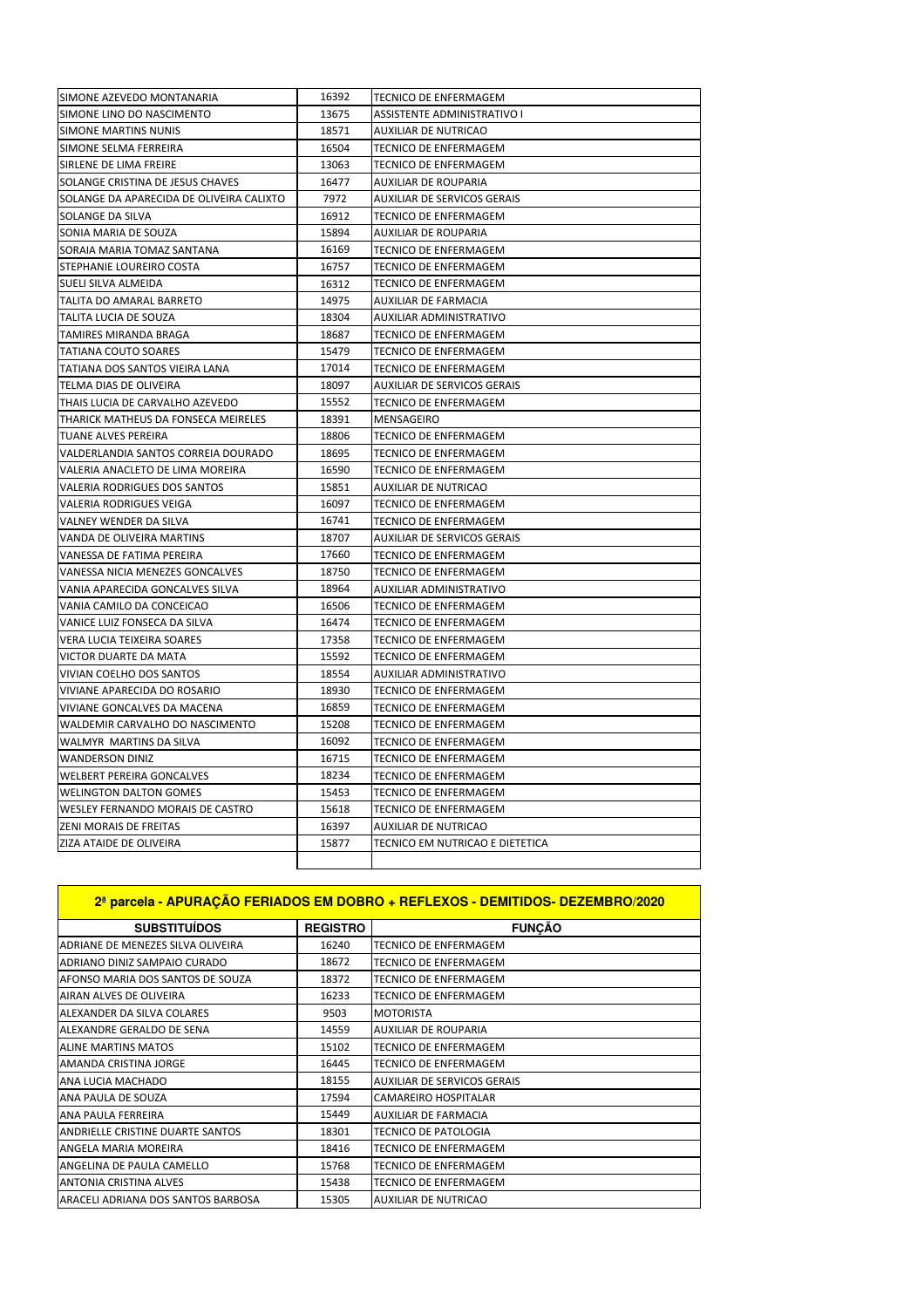| IAURICEIA FERREIRA MARTINS                  | 18186 | AUXILIAR DE ROUPARIA                |
|---------------------------------------------|-------|-------------------------------------|
| CARLA APARECIDA CARVALHO SOARES             | 15760 | AUXILIAR ADMINISTRATIVO             |
| <b>CELI AFONSO ALVES</b>                    | 12813 | AUXILIAR DE ROUPARIA                |
| CILENE DA SILVA GONCALVES                   | 14440 | AUXILIAR DE NUTRICAO                |
| CINARA DOS ANJOS                            | 13530 | TECNICO DE ENFERMAGEM               |
|                                             |       |                                     |
| CINTIA APARECIDA DE SOUZA                   | 18377 | TECNICO DE ENFERMAGEM               |
| CLAUDIA APARECIDA DA SILVA                  | 13052 | TECNICO DE ENFERMAGEM               |
| CLAUDIA MARCIA DE SOUZA ZATTE               | 18123 | AUXILIAR DE ROUPARIA                |
| CLAUDIANE APARECIDA ALVES                   | 17435 | TECNICO DE ENFERMAGEM               |
| CLEIA HELENA GONCALVES BELINO LIMA          | 14930 | TECNICO DE ENFERMAGEM               |
| CLEIDE GONCALVES COSTA                      | 18022 | AUXILIAR DE NUTRICAO                |
| DANIELA ALVES MOREIRA                       | 12082 | TECNICO DE ENFERMAGEM               |
|                                             |       |                                     |
| DANIELA LUZIA PALUMBO                       | 15374 | TECNICO DE ENFERMAGEM               |
| DANIELE SANTOS SOARES                       | 18479 | TECNICO DE ENFERMAGEM               |
| DARLEY LEMOS FERREIRA                       | 15128 | TECNICO DE ENFERMAGEM               |
| DENIO RODRIGUES DA SILVA                    | 17978 | AUXILIAR DE LABORATÓRIO - COLHEDOR  |
| DENIZE DA COSTA FERREIRA                    | 16338 | TECNICO DE ENFERMAGEM               |
| DESIREE ALVES NEROCI                        | 15233 | AUXILIAR ADMINISTRATIVO             |
| DULCILANE AUXILIADORA MAXIMO ARCANJO        | 18423 | TECNICO DE ENFERMAGEM               |
|                                             |       |                                     |
| EDDIR JUNIO E SILVA                         | 7458  | OFICIAL DE MANUTENCAO II            |
| EDER FERNANDES DE ASSIS                     | 15981 | TECNICO DE ENFERMAGEM               |
| EDMILSON CAETANO DE SOUZA                   | 18583 | TECNICO DE LAB.DE ANALISES CLINICAS |
| EDNA DA CRUZ CARDOSO                        | 16216 | TECNICO DE ENFERMAGEM               |
| ELAINE APARECIDA CHAVES SILVA               | 14938 | TECNICO DE ENFERMAGEM               |
| ELAINE GERUZA DA SILVA                      | 18263 | AUXILIAR DE LABORATÓRIO - COLHEDOR  |
|                                             |       |                                     |
| IELIANETE RUTH DE ANDRADE                   | 18575 | TECNICO DE LAB.DE ANALISES CLINICAS |
| ELIANGELA CASSIA DOS SANTOS                 | 18455 | TECNICO DE LAB.DE ANALISES CLINICAS |
| <b>ELMAR CUSTODIO LOPES</b>                 | 16305 | TECNICO DE ENFERMAGEM               |
| <b>ELZIMAR RAMOS GOMES</b>                  | 18578 | TECNICO DE LAB.DE ANALISES CLINICAS |
| EMANOELA JULIANA DOS SANTOS                 | 13268 | ASSISTENTE ADMINISTRATIVO II        |
| ENI JOANINHA DA SILVA                       | 14964 | TECNICO DE ENFERMAGEM               |
| ERMOZINA KEILA CARNEIRO DE FREITAS          | 17980 | AUXILIAR DE LABORATÓRIO - COLHEDOR  |
| <b>FABRICIA DE FREITAS SOARES</b>           | 18294 | TECNICO DE ENFERMAGEM               |
|                                             |       |                                     |
| FERNANDA LOPES FERREIRA                     | 14386 | TECNICO DE ENFERMAGEM               |
| <b>FLAVIA SILVA FERNANDES</b>               | 16736 | TECNICO DE ENFERMAGEM               |
| FLAVIA SOARES DE MORAIS FERREIRA            | 15949 | TECNICO DE ENFERMAGEM               |
| FRANCISLENE ANTUNES DA SILVA                | 13761 | ASSISTENTE ADMINISTRATIVO I         |
| <b>FRANKSUES DOS SANTOS</b>                 | 15058 | TECNICO DE ENFERMAGEM               |
| <b>GIZELI ALVES DE OLIVEIRA</b>             | 15398 | TECNICO DE ENFERMAGEM               |
| GISELLE MARA FERNANDES COIMBRA              | 15733 | TECNICO DE ENFERMAGEM               |
|                                             |       |                                     |
| GLEYCE KELLY OLIVEIRA DA SILVA              | 14454 | AUXILIAR ADMINISTRATIVO             |
| GRAZIELLE APARECIDA DOS SANTOS SILVA        | 15541 | ASSISTENTE ADMINISTRATIVO I         |
| GREICILENE FERREIRA DE OLIVEIRA             | 14808 | AUXILIAR ADMINISTRATIVO             |
| HELIA APARECIDA DE OLIVEIRA                 | 15854 | TECNICO DE ENFERMAGEM               |
| <b>IRANI BRANDAO</b>                        | 14576 | AUXILIAR DE NUTRICAO                |
| ISMENIA JACINTA DA SILVA                    | 17683 | AUXILIAR DE ROUPARIA                |
| IVANICE BETANIA DE ANDRADE                  | 16281 | AUXILIAR DE ROUPARIA                |
|                                             |       |                                     |
| IVANILDE EUGENIA DE SOUZA                   | 14881 | TECNICO DE ENFERMAGEM               |
| JACKSON MARCIO DE SOUZA                     | 15162 | TECNICO DE ENFERMAGEM               |
| JACQUELINE APARECIDA GOMES DA SILVA         | 16899 | TECNICO DE ENFERMAGEM               |
| JACQUELINE FERREIRA DE MIRANDA              | 16449 | TECNICO DE ENFERMAGEM               |
| JAINE PINHEIRO PAIM ELIAS                   | 18402 | TECNICO DE ENFERMAGEM               |
| JANICE PEREIRA NICOLAU                      | 14674 | AUXILIAR DE NUTRICAO                |
| JAYNE GOMES DA SILVA                        | 18723 | TECNICO DE ENFERMAGEM               |
|                                             |       |                                     |
| JESSICA FERNANDA DA SILVA                   | 16011 | AUXILIAR ADMINISTRATIVO             |
| JOANA MAGDA MOREIRA GONCALVES               | 14167 | TECNICO DE ENFERMAGEM               |
| JOEL GOMES DA SILVA JUNIOR                  | 16744 | ASSISTENTE ADMINISTRATIVO I         |
| JOELITA MOTA DE SOUZA                       | 16905 | AUXILIAR DE SERVICOS GERAIS         |
| JONATHAN ALBERTO MARIANO DE SOUZA           | 18287 | AUXILIAR DE ALMOXARIFADO            |
| JOSIANE CLOTILDE CRUZ                       | 17785 | AUXILIAR ADMINISTRATIVO             |
| JOSIANE DE PAULA MARTINS                    | 18441 | TECNICO DE ENFERMAGEM               |
|                                             |       |                                     |
| JULIANA DE SOUZA                            | 16219 | TECNICO DE ENFERMAGEM               |
| JULIANA GRAZIELLE DE SOUZA ANTONIO DOS REIS | 18269 | ASSISTENTE ADMINISTRATIVO I         |
| JULIANA PAULA DA SILVA DE JESUS             | 10712 | TECNICO DE ENFERMAGEM               |
| JULIANA PINHEIRO DE AVELAR                  | 18439 | TECNICO DE ENFERMAGEM               |
| JULIANO DOS SANTOS FERREIRA                 | 16683 | TECNICO DE ENFERMAGEM               |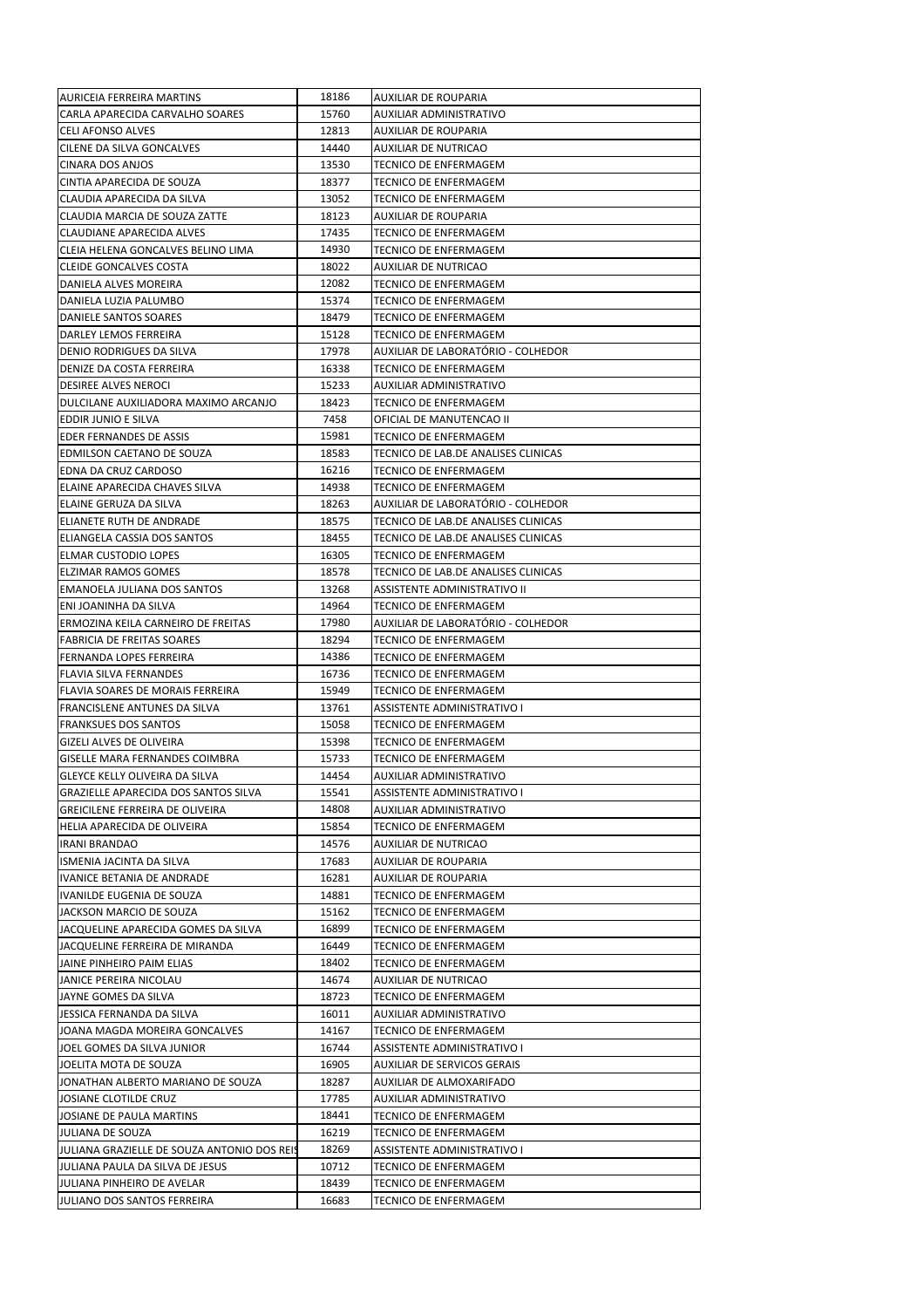| JUSSARA AVELINE PONTES                                               | 17977          | AUXILIAR DE LABORATÓRIO - COLHEDOR                   |
|----------------------------------------------------------------------|----------------|------------------------------------------------------|
| KARINE GONCALVES MARTINS                                             | 18268          | TECNICO DE ENFERMAGEM                                |
| KELLY CRISTINA DE JESUS PINTO FIUZA VIANA                            | 13726          | TECNICO DE ENFERMAGEM                                |
| KELLY CRISTINA RODRIGUES DOS SANTOS                                  | 15805          | TECNICO DE ENFERMAGEM                                |
| KENIA APARECIDA XAVIER DA SILVA                                      | 17723          | MOVIMENTADOR DE PACIENTES                            |
| LEANDRA GOMES DOS SANTOS                                             | 16894          | TECNICO DE ENFERMAGEM                                |
| LEONARDO DE CASTRO SILVA                                             | 14516          | AUXILIAR DE FARMACIA                                 |
| LILIANE IMACULADA DE SOUSA VIANA                                     | 15806          | TECNICO DE ENFERMAGEM                                |
| LORENA CAROLINA DA SILVA REIS                                        | 16410          | TECNICO DE ENFERMAGEM                                |
| LUCAS GABRIEL DE JESUS                                               | 15462          | TECNICO DE ENFERMAGEM                                |
| LUCI MARI NUNES                                                      | 18407          | TECNICO DE ENFERMAGEM                                |
| LUCIA MEIRY PEREIRA SOARES                                           | 14866          | AUXILIAR DE ROUPARIA                                 |
| LUCIANE APARECIDA DA COSTA                                           | 17787          | <b>TECNICO DE ENFERMAGEM</b>                         |
| LUCIANE REGINA CLETO DE ARAUJO                                       | 16799          | TECNICO DE ENFERMAGEM                                |
| LUCILLA CARVALHO BANDEIRA                                            | 18267          | ASSISTENTE ADMINISTRATIVO I                          |
| LUCIMAR MARIA DE JESUS                                               | 15659          | AUXILIAR DE NUTRICAO                                 |
| LUIZ PEDRO DIAS MOREIRA                                              | 18315          | ASSISTENTE ADMINISTRATIVO I                          |
| LUIZA CAROLINA COSTA DOS SANTOS                                      | 16027          | AUXILIAR DE FARMACIA                                 |
| LUIZA DA SILVA OLIVEIRA                                              | 15269          | TECNICO DE ENFERMAGEM                                |
| MARCOS DIEGO VIEIRA CARDOSO                                          | 16460          | TECNICO DE ENFERMAGEM                                |
| MARIA APARECIDA BISPO DOS SANTOS<br>MARIA APARECIDA DO NASCIMENTO    | 18275<br>16800 | TECNICO DE ENFERMAGEM<br>TECNICO DE ENFERMAGEM       |
| <b>MARIA AUXILIADORA RODRIGUES BARBOSA</b>                           | 18145          | AUXILIAR DE LABORATÓRIO - COLHEDOR                   |
| MARIA DAS GRACAS DOS REIS SANTOS                                     | 18378          | TECNICO DE ENFERMAGEM                                |
| MARIA DAS GRACAS GONZAGA MARTINS                                     | 17982          | AUXILIAR DE LABORATÓRIO - COLHEDOR                   |
| <b>MARIA DO CARMO RODRIGUES</b>                                      | 18178          | TECNICO DE ENFERMAGEM                                |
| MARIA REGINA DE ALMEIDA                                              | 166            | AUXILIAR ADMINISTRATIVO                              |
| MARIANA OLIVEIRA MARTINS DE PAULA                                    | 18056          | TECNICO DE ENFERMAGEM                                |
| <b>MARILIA MARQUES DE SENA</b>                                       | 15579          | AUXILIAR DE NUTRICAO                                 |
| <b>MARLI DOS ANJOS FERNANDES</b>                                     | 14734          | TECNICO DE ENFERMAGEM                                |
| MILZA DO CARMO GOMIDES                                               | 18102          | TECNICO DE ENFERMAGEM                                |
| MIRIAM GERALDA NOGUEIRA                                              | 12695          | TECNICO DE ENFERMAGEM                                |
| NARA KELLY ABREU BARBOSA                                             | 14466          | TECNICO DE ENFERMAGEM                                |
|                                                                      |                |                                                      |
| NIVEA FERREIRA DE AGUIAR                                             | 14843          | TECNICO DE ENFERMAGEM                                |
| PAMELLA JORDAO PASSOS                                                | 18225          | TECNICO DE ENFERMAGEM                                |
| PATRICIA VANESSA GOMES VARGAS                                        | 15299          | TECNICO DE ENFERMAGEM                                |
| PEDRINA DE MOURA AQUINO                                              | 18138          | MENSAGEIRO                                           |
| POLIANA MENDES FERREIRA                                              | 15141          | TECNICO DE ENFERMAGEM                                |
| PRISCILA LEMOS CLEMENTE DE JESUS                                     | 12536          | <b>TECNICO DE ENFERMAGEM</b>                         |
| RAFAEL JUNIO DE PAULA SOUZA                                          | 17356          | ASSISTENTE ADMINISTRATIVO I                          |
| RAQUEL FERREIRA DOS SANTOS                                           | 15096          | TECNICO DE ENFERMAGEM                                |
| REGIANE NUNES DOS SANTOS DA SILVA                                    | 17925          | TECNICO DE ENFERMAGEM                                |
| REGINA MARIA DE ARAUJO                                               | 14050          | AUXILIAR DE SERVICOS GERAIS                          |
| REGINALDA VIDAL DA SILVA                                             | 15278          | TECNICO DE ENFERMAGEM                                |
| RENATA JESSICA DE ARAUJO PADILHA                                     | 17761          | AUXILIAR DE NUTRICAO                                 |
| RICARDO DE SOUZA SILVA                                               | 15881          | TECNICO DE ENFERMAGEM                                |
| RITA PERCILIANA NOGUEIRA SANTOS                                      | 18436<br>14328 | TECNICO DE ENFERMAGEM                                |
| RONICLERIA PEREIRA DE AQUINO<br>ROSELENE APARECIDA TEODORO MARCELINO | 18082          | TECNICO DE ENFERMAGEM<br>AUXILIAR DE SERVICOS GERAIS |
| ROSEMARY SILVA                                                       | 18600          | TECNICO DE ENFERMAGEM                                |
| ROSILENA TEIXEIRA DE SALES GONCALVES                                 | 16795          | TECNICO DE ENFERMAGEM                                |
| ROSILENE GONCALVES PEREIRA MELO                                      | 18087          | AUXILIAR DE LABORATÓRIO - COLHEDOR                   |
| ROSILENE RODRIGUES FERNANDES                                         | 12360          | ASSISTENTE ADMINISTRATIVO I                          |
| SILVANA MARIA DE SOUZA MARTINS                                       | 15392          | TECNICO DE ENFERMAGEM                                |
| SILVIA ROCHA PEREIRA                                                 | 15908          | TECNICO DE ENFERMAGEM                                |
| SONIA MARIA DE JESUS DE SOUZA                                        | 14595          | AUXILIAR DE SERVICOS GERAIS                          |
| TARCISIO ANGELO FIRMO DA SILVEIRA                                    | 18431          | TECNICO DE ENFERMAGEM                                |
| TATIELE ALMEIDA LIMA                                                 | 18335          | MENSAGEIRO                                           |
| TEREZINHA MARQUES DA SILVA                                           | 18303          | TECNICO DE ENFERMAGEM                                |
| THAIS DE PAULA QUEIROZ                                               | 16452          | TECNICO DE ENFERMAGEM                                |
| THAIS FERNANDA GOMES                                                 | 16339          | TECNICO DE ENFERMAGEM                                |
| THALLITA NICACIO PEREIRA                                             | 18285          | AUXILIAR ADMINISTRATIVO                              |
| <b>TIAGO DIAS MAIA</b>                                               | 18497          | TECNICO DE LAB.DE ANALISES CLINICAS                  |
| VALQUIRIA DE ASSIS BARROS                                            | 15927          | COSTUREIRO                                           |
| VALQUIRIA MOREIRA PACHECO<br>VANDA LUCIA BORGES SANTOS               | 17499<br>15190 | TECNICO DE ENFERMAGEM<br>TECNICO DE ENFERMAGEM       |